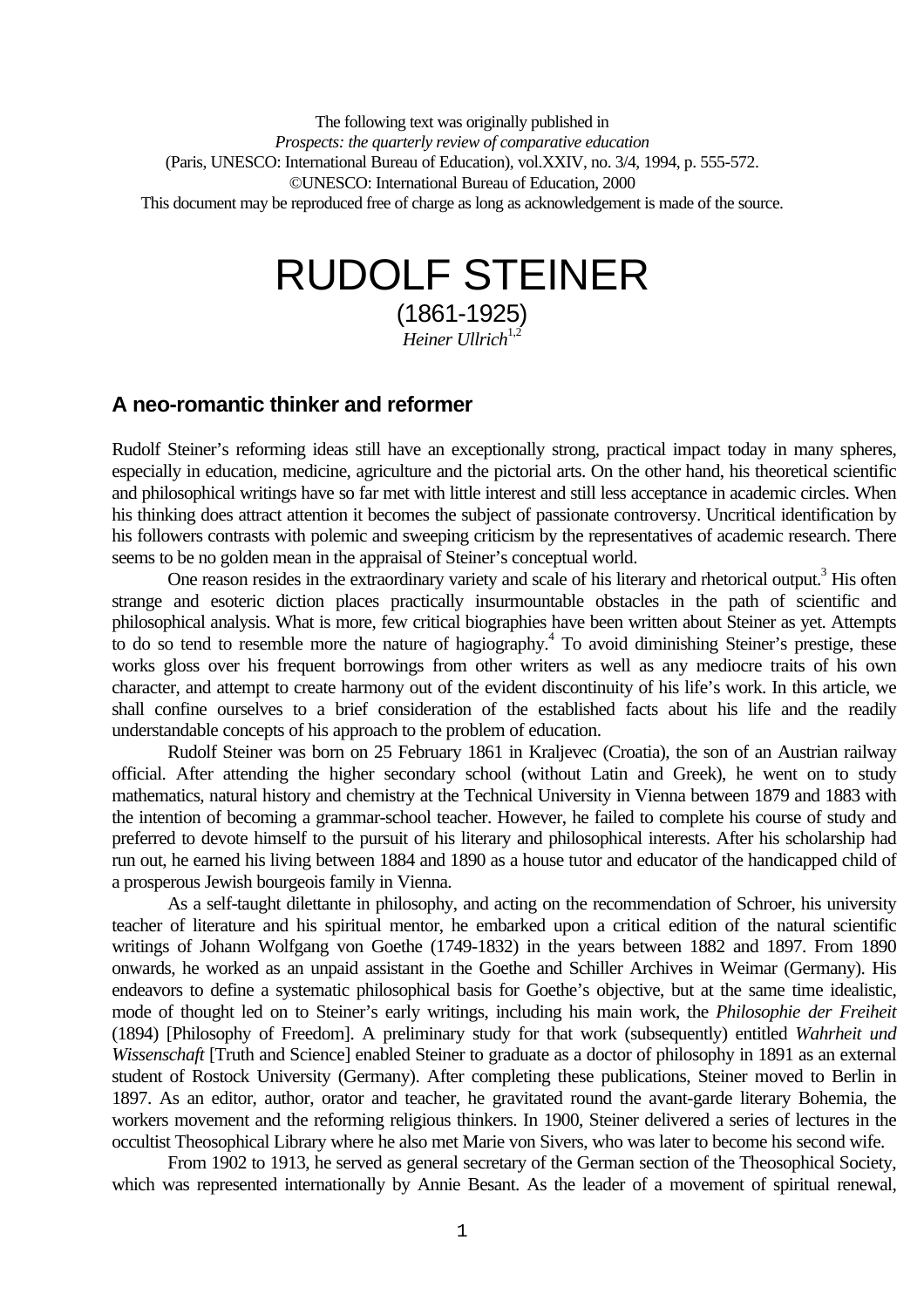Doctor Steiner now embarked upon intensive lecturing activity and traveled widely. The stenographic record of over 6,000 of his lectures, and his thirty or so monographs, bear impressive witness to that work.

In 1913, Steiner parted company with Annie Besant, above all because of their conceptual differences in regard to the esoteric interpretation of the life of Jesus Christ. With the majority of his German followers, he went on to found the Anthroposophical Society. The Goetheanum at Dornach near Basel (Switzerland), the architecture of which was designed by Steiner himself, remains the center of the society today. As the charismatic founder of a philosophical community that was entirely focused on his own personality, Steiner gave countless courses and lectures throughout Europe, setting out his program for spiritual reform of life in the areas of art, education, politics, economics, medicine, agriculture, and the Christian religion.

The revolutionary mood in a defeated Germany in the 1918 and 1919 brought Steiner the opportunity to try out his ideas on education in a new school. On 7 September 1919, he ceremonially opened the first Free Waldorf School as a combined co-educational primary and secondary school for 256 children drawn mainly from the families of workers at the Waldorf-Astoria cigarette factory in Stuttgart (Germany). Steiner's educational reform must be seen against the background of the radical, political utopia of a tripartite structure of the social body proclaimed by him at the time. The spontaneous foundation of new educational establishments (kindergarten schools and colleges), each with its own autonomous constitution, and the cooperative organization of business ventures, was intended to distinguish between appropriate forms of governance in the three areas of the cultural life, economic activity, and political administration.

Steiner's political program of a free spiritual life and associative economic activity failed. On the other hand, his school became a success. When he died on 30 March 1925 in Dornach, while still working on his autobiography, the first Waldorf pupils were about to take their school-leaving examinations.

## **Goetheanism**

The central theme of Steiner's work is the inner perception of the spiritual world and the spiritualization of every area of human activity. As early as the age of nineteen, Steiner suffered from the demystification of the world brought about by economic progress, technology, natural science and critical philosophy. In the innermost depths of his being, he still perceived the certainty of a spiritual universe that had been current in earlier days. At the outset of his studies, supposedly of natural science, he wrote to a friend:

Last year my endeavor was to find out whether Schelling's words are true—namely that a marvelous hidden power resides in each one of us enabling us to withdraw from the turmoil of the immediate present into our innermost self and to observe the eternal within us in its immutable manifestation. I believed, and still do believe, that I have certainly discovered that innermost power within myself. Long ago, I had already suspected this to be the case.<sup>5</sup>

In his pre-theosophical writings, Steiner attempts to justify this mystic solitary experience by the theory of cognition, in deliberate opposition to the critical attitude of Kant that led to the limitation of objective experience. Instead, he starts out from the premise that everything necessary to explain the world is accessible to human thought beyond the boundaries of cognition drawn by Kant. Steiner believes thought manifested in ideas is the essence of the universe. A deliberate effort of cognition results in constant progression closer to the foundation of the world. Spiritual being is an emanation of an organism of the world. Human thought is its highest and most perfect manifestation. Eternal ideas are exteriorized through thought. Through intellectual perception man is able to experience ideas directly and therefore become selflessly reunited with the foundation of the universe. The cognitive theory of the young Steiner is at one and the same time an ontology and a cosmogony—a regression to the pre-modern naive movement of universal realism. Its aim is to show man his task and position in the universe through a process of self-reflection and to ensure that through the thought process [...] man is able to achieve something which he once owed to a belief in revelation, namely the satisfaction of the mind.<sup>6</sup>

The reintroduction of an objective and idealistic world-view also explains Steiner's interest in the natural research conducted by Goethe. In contrast to experimental natural science based on causal analysis,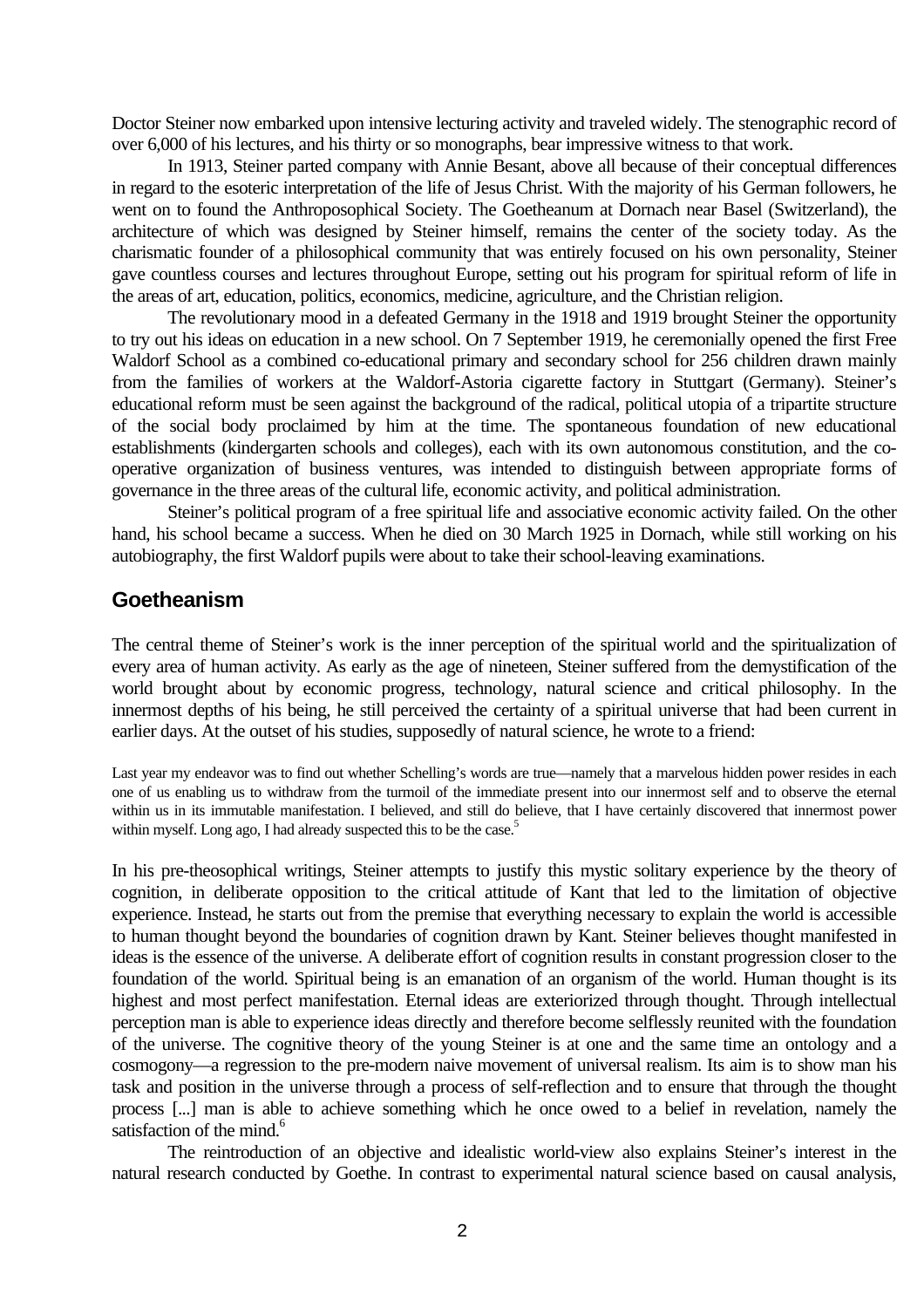Goethe sought the universal unity of nature in his idealistic morphology. In the original phenomena of nature or in the archetypes of the vegetable and animal world, he discovered the sequence of manifestations of a spiritual content to which man is capable of giving deliberate expression in his own microcosm.

This metaphysical Goetheanism, with its implicit anthropomorphism, is Steiner's first response to his fundamental romantic question: how can we transcend the intellect, using our own intellect, in order to give expression to the invisible spiritual dimension?

Like the early romantic writers, Steiner's critique of modernity seeks the reconciliation of science, religion and art—a new cultural mythology stemming from the enhancement of the thought process until it becomes the intuitive experience of original knowledge.

His second answer, which takes the form of esoteric theosophy rather than systematic philosophy, resides in anthroposophic moral science. This was also the principal foundation of his educational anthropology.

# **Anthroposophy**

Steiner understands anthroposophy as an extended form of scientific cognition that leads from the spiritual in man himself to the spiritual dimension of the universe—as a kind of rationalized mysticism. To the normal scientific knowledge of the physical world it adds the knowledge of another spiritual world which is in the first instance invisible and lies above the senses. Steiner's cardinal premise is the existence behind the visible world of an invisible world which is hidden in the first instance from the senses and from thinking which is bound to those senses; man is capable of penetrating into this hidden world by developing abilities which are dormant.<sup>7</sup>

Steiner's second premise is that through meditative training of ones organ of cognition, each individual can acquire the ability to progress to a higher universal plane: Man acquires knowledge of the higher worlds when he attains a third mental state, in addition to the states of sleeping and waking.<sup>8</sup> In this new state, all the impressions of the senses are eliminated, although full consciousness is retained. In the course of his training, the spiritual pupil lays aside the paralyzed conceptual form of everyday thinking and moves on beyond the imaginative and inspirative phase to the intuitive stage of precise and clear vision. After the soul has become an empty vessel, it experiences a fusion with the whole universe, a state of oneness with the world, but without losing its own essence.<sup>9</sup> The organ of cognition is now able to experience the living logic of the spiritual world and its cosmic order.

The basic laws of this occult spiritual world are the processes of reincarnation and karma, and the correlation between the macrocosm and the microcosm. Steiner uses these laws to arrive at a complete explanation of the development of the universe and the life history of each individual. In the view of Steiner and his followers, the universe and man originate from a single primeval spiritual foundation. On the path to physical incarnation in seven planetary ages of the world or reincarnation in countless individual lives, the world and man reunite again with the spiritual.

Steiner's cosmogony takes the basic form of the gnostic myth: man must lose his worldliness and slavish dependence on material things so that the soul and the world can rise up to self-redemption and fuse once again with the divine spiritual origins which both bear within them. Modern man lives on the fourth planetary phase of development of the earth that entails an experience of individuation and the respiritualization of the individual. Belief in Jesus Christ can be helpful at this developmental phase. Jesus is not seen by Steiner primarily as a historical figure but rather as a cosmic sun being. As a joint reincarnation of the spirits of Buddha and Zarathustra, he represents their religious wisdom. His sacrificial death caused these forces to flow into the world. Since that event, they have made it easier for man to find the path back into the world of the spirit in his secularized and materialistic civilization.<sup>10</sup>

Thus each individual has a spiritual nucleus which comes down before birth from the spiritual worlds to unite with the physical and mental envelope; at death, it detaches itself from man to be manifested again in his next life on earth. In the next reincarnation, and as a consequence of karma, i.e. the interweaving of successive human lives, the soul picks up on its thread of activity from the previous life. Steiner sees Karma as a question of individual development and thus follows up on the ideas first voiced by the German idealist E.G. Lessing.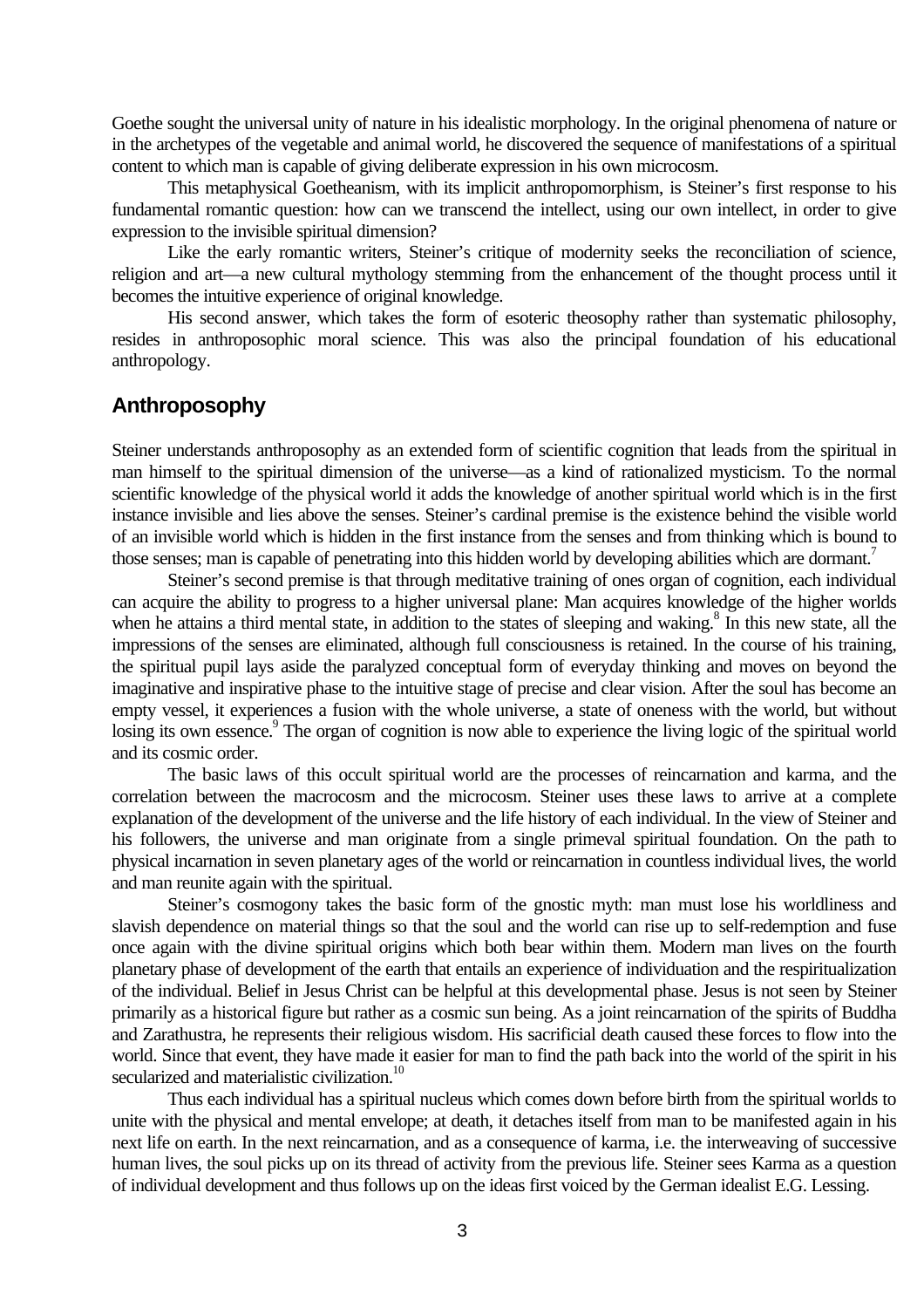In Steiner's anthroposophy, the law of reincarnation leads to a fundamentally changed understanding of death and birth, of historic and social experience. In the newborn infant, the parents encounter a primeval individual being with unknown dispositions that it is so far unable to express in its new physical incarnation. Education becomes an aid to incarnation, to assist and harmonize the growth of the spiritual being into its physical form determined by genetic and moral factors and defined by karma even before the act of birth itself.

Where the concept of chance had hitherto been used to describe the events of life, there exists in reality a network of unsettled debts and relationships brought forward from earlier existences.

The second fundamental law of the spiritual world is the microcosmic analogy: man is the world in microcosm, while the world is man on a vast scale, i.e. the macranthropos. The hierarchy of the natural kingdom—minerals, plants, animals and human beings—represents an ascending order towards spirituality. As the crowning manifestation of creation, human beings combine all four forms of existence or active cosmic forces within themselves. The doctrine of being also leads on to a theory of evolution (or more precisely emanation): animals, plants and minerals have gradually split off from their union with the human being but remain intimately related to him. The world of minerals is in a sense the solid part of man that has remained fixed in the Saturn stage of universal development. Plants were created out of the ethereal vegetative part of man that has not progressed beyond the sun stage. Finally, animals are manifestations of the human body that was already endowed with an animal soul in the moon stage; they merely failed to follow the process of incarnation of the spiritual component of man thereafter.<sup>11</sup>

These natural kingdoms ejected from the process of creation of man today stand opposite man, not as alien things but as beings that are intimately related to him. Steiner's homeopathic medicine and art of natural healing, and the natural scientific and ecological teaching dispensed in the Steiner schools, are based on this primeval, pre-modern theory of a cosmos in which all things are one.

In the anthroposophical approach, human nature is presented as a genetic combination of four cosmic forces or elements: the physical body which alone is visible and in which the mechanical laws of the mineral kingdom apply; secondly, the hidden ethereal or living body in which the forces of growth and propagation are active just as they are in the vegetable kingdom; thirdly, the occult astral or sensitive body which bears the animal forces of instincts, desires and passions; and, fourthly, the individual human body which is constantly reincarnated and refines and explains the other elements through its own essence.<sup>12</sup>

These four bodies, essences or force fields hold the most important key to the anthroposophic understanding of man and the world. Many phenomena are attributed by anthroposophy to the action of the four and therefore seemingly explained, e.g. the four elements, the four seasons, the four temperaments, the four stages of knowledge, etc.<sup>13</sup> In his later writings, Steiner adds a tripartite structure of human nature that is guided by the old spiritual triad of thought, feeling and will.

Looking back, Steiner's romantic thought process began as a theory of knowledge—drawing heavily on Fichte and Schelling—with the intellectual self-perception of thought. It ended as an occult anthroposophical world-view with a new mythology. The thought process has now been transformed into the heterogeneity of a magic mythical world relationship in which the human body becomes a factor in the history of salvation.

The paradox of anthroposophy resides in the fact that something that is in reality a myth of the second order is proclaimed in the name of science. The universal presence of the soul, symbolic numbers, magical analogies, Steiner's living logic of images, are an attempt to rehabilitate mythical thinking<sup>14</sup> and ritual life in a civilization ruled by science.

# **The anthropological foundation of education**

Steiner's basic ideas on education were conceived in the period between 1906 and 1909 in a manner which to begin with had naturalistic overtones: Out of the essence of the developing individual, ideas on education will grow, as it were, of their own accord.<sup>15</sup> However, in contrast to the path taken by Dewey and Montessori, who sought to establish their New Education on recent ideas of empirical child psychology, Steiner based his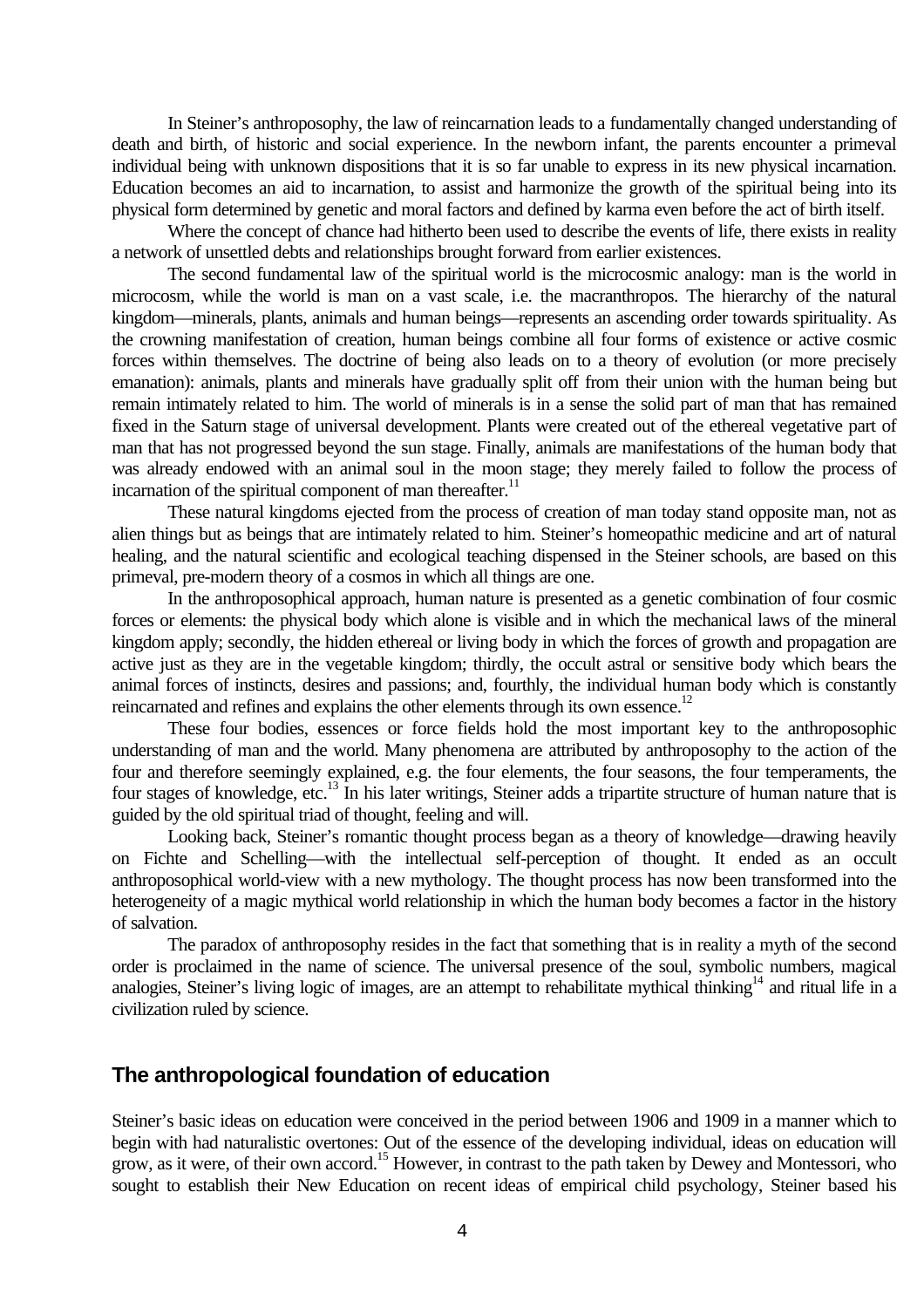educational plan entirely on his cosmic spiritualistic anthropology: If we wish to detect the essence of the growing individual, we must set out from a consideration of the hidden nature of man as such.<sup>16</sup>

For the Goethean Steiner, man is a microcosm in which all the forces or ideas that determine the maturing phases of nature are manifested. The development of the child and adolescent is understood as a process of growth and metamorphosis in which the vegetative, animal and intellectual cosmic forces develop in successive phases. In Steiner's scheme of things, the drama of crisis, transformation and rebirth is revealed in the changing manifestations of the child, following the cosmic rhythm of seven-year periods.

At the end of the first seven years, the structure of the child's organism has been completed by the ethereal forces of growth from the tips of the toes to the new teeth. These physical growth forces are now born, i.e. they are metamorphosed into forces of learning; the child develops its inner senses and is ready for school.

In the second seven-year period, astral spiritual forces that are still hidden shape the world of drives, passions, and feelings. These astral forces are liberated at sexual maturity and transformed into abilities of conceptual thinking and human judgement. They help the hidden ego forces to attain intellectual and social maturity that is achieved with the birth of the individual personality at the end of the third period of seven years. In this perspective, Steiner therefore understands development in the platonic sense as a strictly successive process of upward movement. First the outer senses are formed by active imitation, and then the inner senses are formed by imitative imagination. Following this, the categories of reason are developed through personal thought, while the ideas of the universe are finally reflected in the individual personality.

Steiner as a theosophist sees the educational development of the child as something resembling a process of reincarnation. An eternal spiritual ego moves down into a new body and shapes it—in a seven-year cycle—from the head via the heart to the hands. When the third seven-year period begins, this spiritual ego will have taken over the whole body down to its extremities. The spiritualization of the soul and conceptual world can now begin.

The concepts of development and personality are the two cornerstones of Steiner's educational theory of man. His personality concept also stands in opposition to contemporary psychological research that followed an empirical trend: against the background of his spiritual world-view, he joins forces once again with the old European doctrine of the four temperaments. The unique character of an individual human being must be capable of clear definition by one of the four types of humor defined by Galen: melancholic, phlegmatic, choleric and sanguine. Each of these four temperaments represents a total psycho-physical type recognized psychologically by the kinds of stimuli to which the individual is most receptive and physically by the shape of the body. Steiner believed that a particular temperament is shaped by the dominance of one of the four cosmic forces (physical, ethereal, astral, spiritual) in the process of reincarnation.<sup>17</sup> One important task for education is therefore to harmonize and balance out the biased tendencies of the temperament.

In short, Rudolf Steiner's concept of education has neither an ethical-philosophical foundation (as was the case with Kant and Herbart) nor a socio-cultural dimension (as in Durkheim and Dewey) and also no empirical psychological origin (as in Claparède and Montessori). It is deduced from anthroposophical neomythology and has a metaphoric character. In the light of his interpretation of the microcosm, education takes the form of growth and metamorphosis—the educator is a gardener and a person who moulds others. From a belief in reincarnation stems the image of education as an aid to incarnation and spiritual awakening—the educator becomes a priest and a leader of people's souls. The theory of the four temperaments leads on to the educational task of harmonization—the educator then being understood as a master of the healing art. With these organological metaphors of leaving the child to grow and to heal, and with the religious metaphor of awakening with these *vérités à faire*, Steiner built the levers that are still being actuated by teachers and educators in his schools and kindergartens today.

# **The physiognomy of the New Education**

For a decade, Steiner's ideas on education remained no more than abstract rhetoric. It was not until the year of the German Revolution in 1919, at the height of the international movement in favor of a New Education, that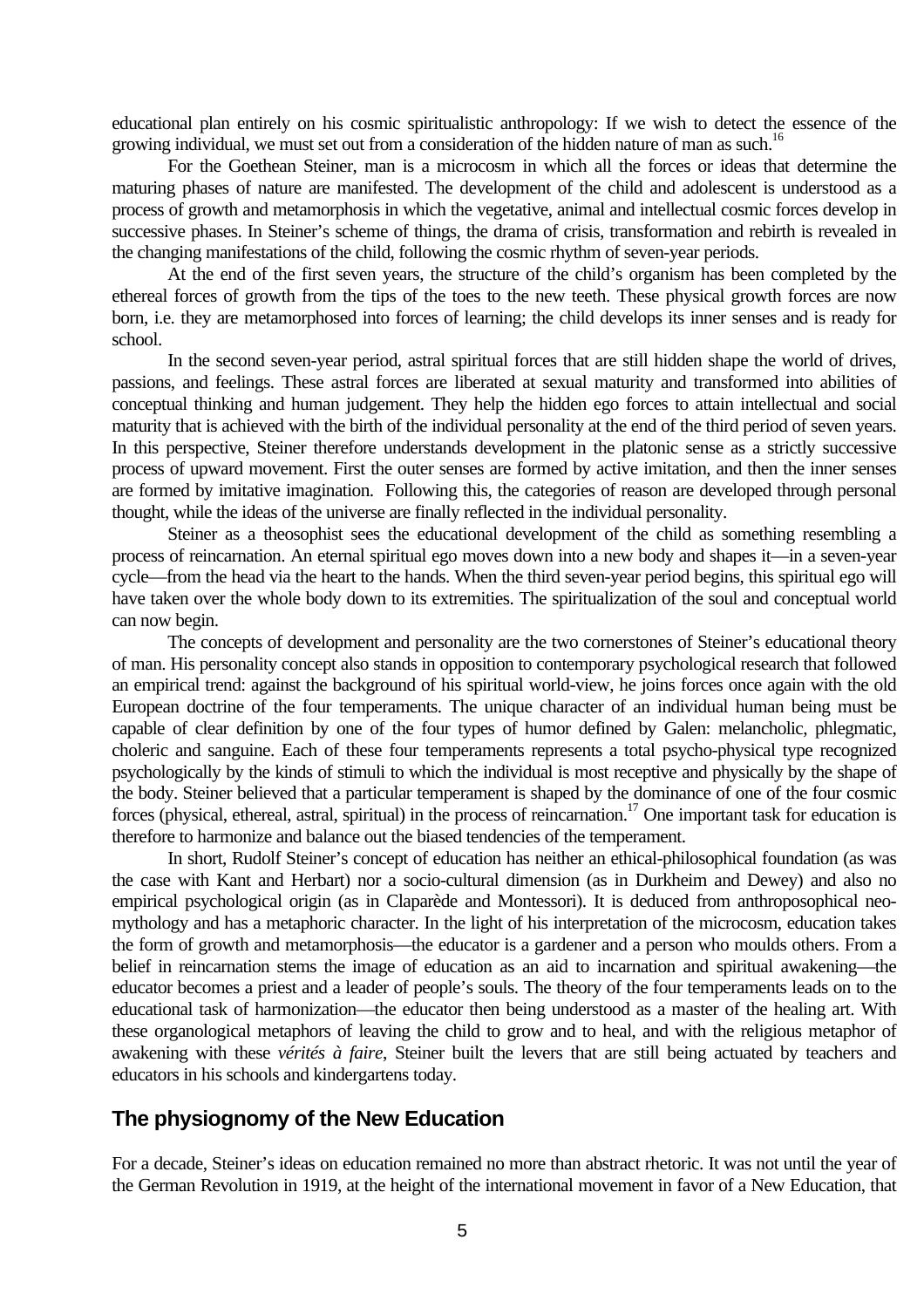the self-taught specialist in pedagogics came to prominence as the founder of a new school. Steiner's educational anthropology now absorbed—sometimes contrary to his own ideological concepts—many contemporary ideas based on the reality of education that could not be arrived at merely through an abstract formula.

- In the historical and systematic perspective, the practical work of the Rudolf Steiner schools (and kindergartens) shows particularly close links with other trends of the New Education. This holds well in the first place for its structure and organization which have remained practically unchanged to the present day:
- They are establishments that maintain their own financial and curricular autonomy and are characterized by a child-centered educational tendency. Parents and children work together in the interest of developing the child.
- The Rudolf Steiner kindergarten has the atmosphere of a living room with a maternal educator. The guiding aims are to develop the senses by imitation and the experience of community life with a rhythmic progression. Factors that contribute to this are the two-hour period set aside each day for free play with natural materials and the particular emphasis placed on artistic creation and a natural religious outlook.
- The Rudolf Steiner schools are continuous establishments in which the pupils learn together in stable yeargroups from the first to the twelfth year of schooling, without any interruptions or repeat years. Instead of official reports containing marks, the teachers write annual character portraits or learning reports in their own free wording. The syllabus and method of teaching are supposed to be guided in the first instance by the genetic and organic development of the child.
- The all-round personality of the pupil is supposed to be shaped through placing the equal weight on cognitive, artistic-affective and technical-practical activities in both tuition and school life. Practical training—through agricultural activities in the school garden, handicrafts and industry—are intended to develop a practical outlook on life.
- In the first eight years of school, the teachers see themselves in the first place as educators. They remain in charge of the same class for eight years as the class tutor. The teacher gives a two-hour daily period of epoch teaching that covers one of the traditional main subjects during a four-week cycle. Teaching takes place without standardized textbooks; the most important learning material consists of the epoch notebooks prepared by the pupils themselves. Two modern foreign languages are learned from the first year of schooling in play-conversation and recitation.
- Rudolf Steiner schools have no headmaster. They administer their own organizational and educational functions at weekly conferences arranged in a collegial manner. In most countries there are national associations of Steiner Waldorf schools. The German association has its headquarters in Stuttgart.<sup>18</sup>
- These structural features of the Waldorf School generally cause all observers—be they parents, educational scientists or politicians—quite rightly to regard these schools in the first place as a practical model of the New Education. In terms of the history of these schools, as is already apparent from 1919, the year of their foundation, a close relationship exists with the model of the living community school that developed simultaneously with the experimental schools in Hamburg in the 1920s. Their synthesis is in Peter Petersen's Jena Plan School in Germany. As autonomous unified co-educational schools motivated by the children themselves, the Steiner and Jena Plan Schools are characterized by a school atmosphere which resembles that of the home, intensive attention to school life, the continuation of the classrooms by gardens, workshops and practical courses, attention to the physical and spiritual well-being of the pupils, an emphasis on musical education, and a rhythm of school life marked by festivals and ceremonies. Parents are closely involved in school life. The teachers see themselves primarily as persons who accompany the development of the child. All forms of compromise with bureaucratic selection criteria and state policies are outlawed.

Among the other schools founded on the ideas of the New Education, the specific profile of the Rudolf Steiner schools and kindergartens emerges from the strong emphasis: (a) on educational leadership (class teacher, frontal teaching); (b) artistic and religious experience (fairy tales, sacred texts, eurhythmics, etc.); and (c) the systematic and ritually-based organization of education and teaching.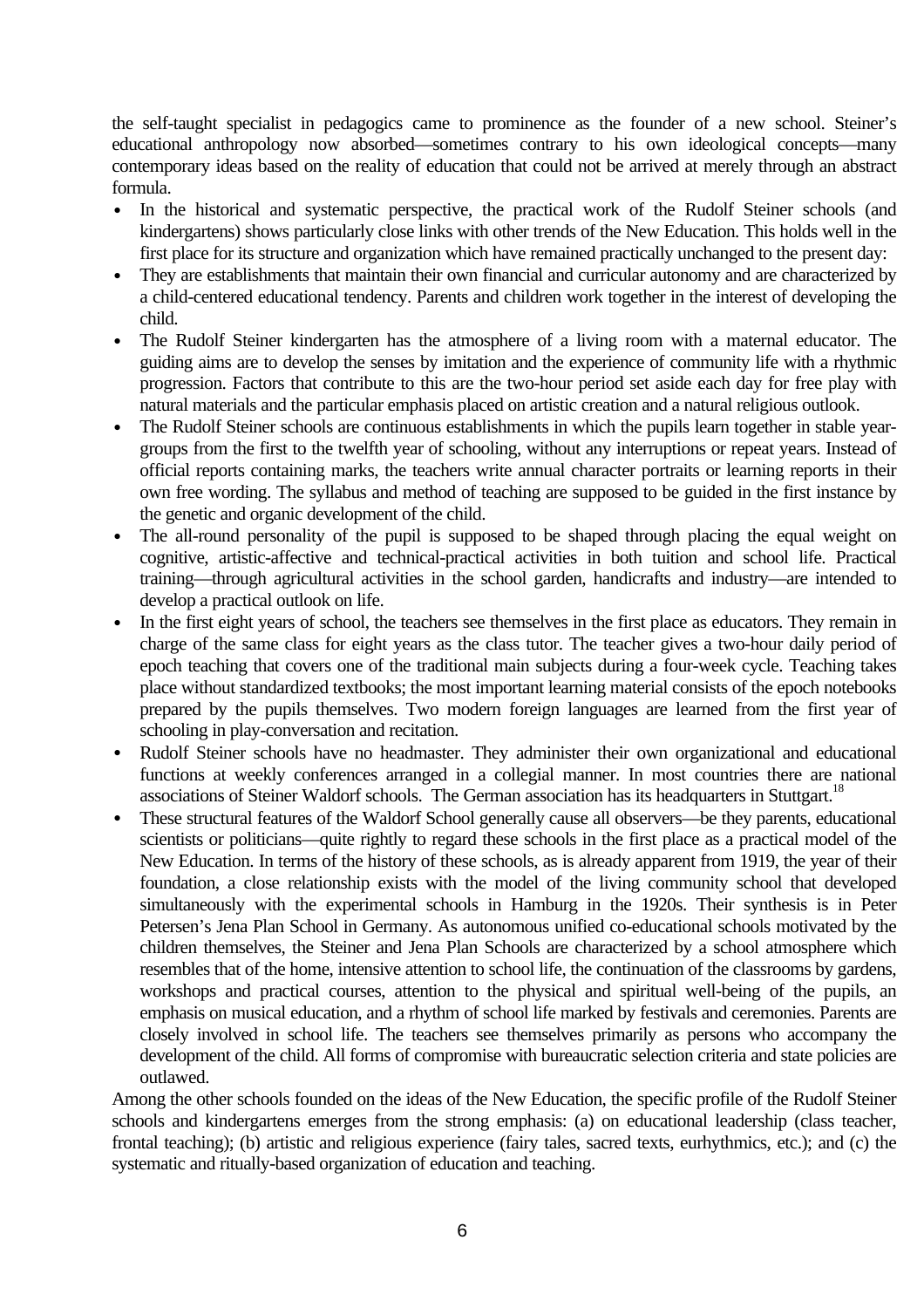## **Education as incorporation into the cosmos**

In the practical implementation of Steiner's educational scheme nothing is left to chance. All the dimensions of the educational reality—space, time, social community and objective world—are deliberately given a rhythmic structure. As in a ritual event, all forms of educational action are thus incorporated into a cosmic order.

The architecture of Rudolf Steiner schools reflects the striving to create a fully integrated learning environment. In many European schools one finds different expressions of the school of organic architecture initiated by Steiner. Here the ground plan of the school attempts to create a space in which the various architectural elements—proportions, acoustics, colouring, themes of the pictures, light effects and orientation—combine to stimulate the spiritualization of learning. Outside of Europe one finds schools in a variety of settings—in former Soviet public school buildings, in refurbished construction sheds or in shanties in the townships of South Africa.

In the classrooms, for example, the color of the walls develops from the first to the eighth school year following the colors of the spectrum, from red via yellow, green and blue to violet. The themes of the pictures in the classrooms are also oriented schematically by the sequence of narrative material used in the Waldorf syllabus, from the fairy tale to modern literature. In the primary section, the order in which pupils are seated in the class is determined by their temperament: phlegmatic and choleric characters sit on the outside with melancholy and sanguine temperaments in the center. During the teaching process, each group is addressed in turn with balancing impulses.

Like the premises themselves, the temporal dimension of the educational process is also structured rhythmically. The outlining frame is formed by the seven-year periods of development, or hebdomads that are marked by the birth of the new essential forces, e.g. when the adult teeth begin to grow and sexual maturity is reached. As we have already seen, education during each of the seven-year periods is addressed to a different part of the personality of the pupil, moving as it were from the outside inwards. Each seven-year period is dominated by a different method of learning and teaching, from the external activity of imitation via the internal process of emulation to formal and abstract independent thinking. (Unlike his model, Comenius, Steiner also subdivides each hebdomad into three further sections of two years each.)

In the course of the year, the beginning of the four seasons is marked by special celebrations harmonized with the Christian church year for which the pupils are prepared by learning relevant legends. Rhythms corresponding to the month are created by structuring tuition in the main subjects into four-week periods and by the monthly assemblies in which pupils present the results of their learning to the whole school audience. The weekly rhythm is punctuated by the recurrent recitation of the dedication. Each child in the lower grades (first to eighth years) must recite to the whole class the dedication contained in his class teacher's report when morning classes begin on the day of the week on which he/she was born.

Painting classes always take place on Saturday and the teachers' meetings on Thursday afternoon and evening. The rhythm of each single day is created in that the subjects oriented more towards theoretical knowledge are taught in succession before the artistic and practical activities. Each hour of teaching is generally structured in such a way that the first rhythmic phase appeals to the will of the child, the central phase to its feelings and a quiet concluding phase to thought.

The social world of the pupil is sharply divided into the ever-present proximity of the educating classteacher and the specialized teachers who move in a more remote zone. The class-teacher is perceived as an authority that dispenses teaching in all the traditionally important school subjects; this is the shaping tuition in the Herbartian sense of the word. The basic form of this teaching is the moralizing narrative intended to serve as an example and the reproduction by the pupils in paintings or in writing of the pictorial and linguistic world with which they have been familiarized. Based on an intimate view of the essence of the child, the class-teacher prepares the annual educational character report.

At the start of the third hebdomad, a four-year secondary stage begins abruptly with a changeover to the principle of specialized subject teaching—from the primacy of the person and picture to the primacy of the subject and concept.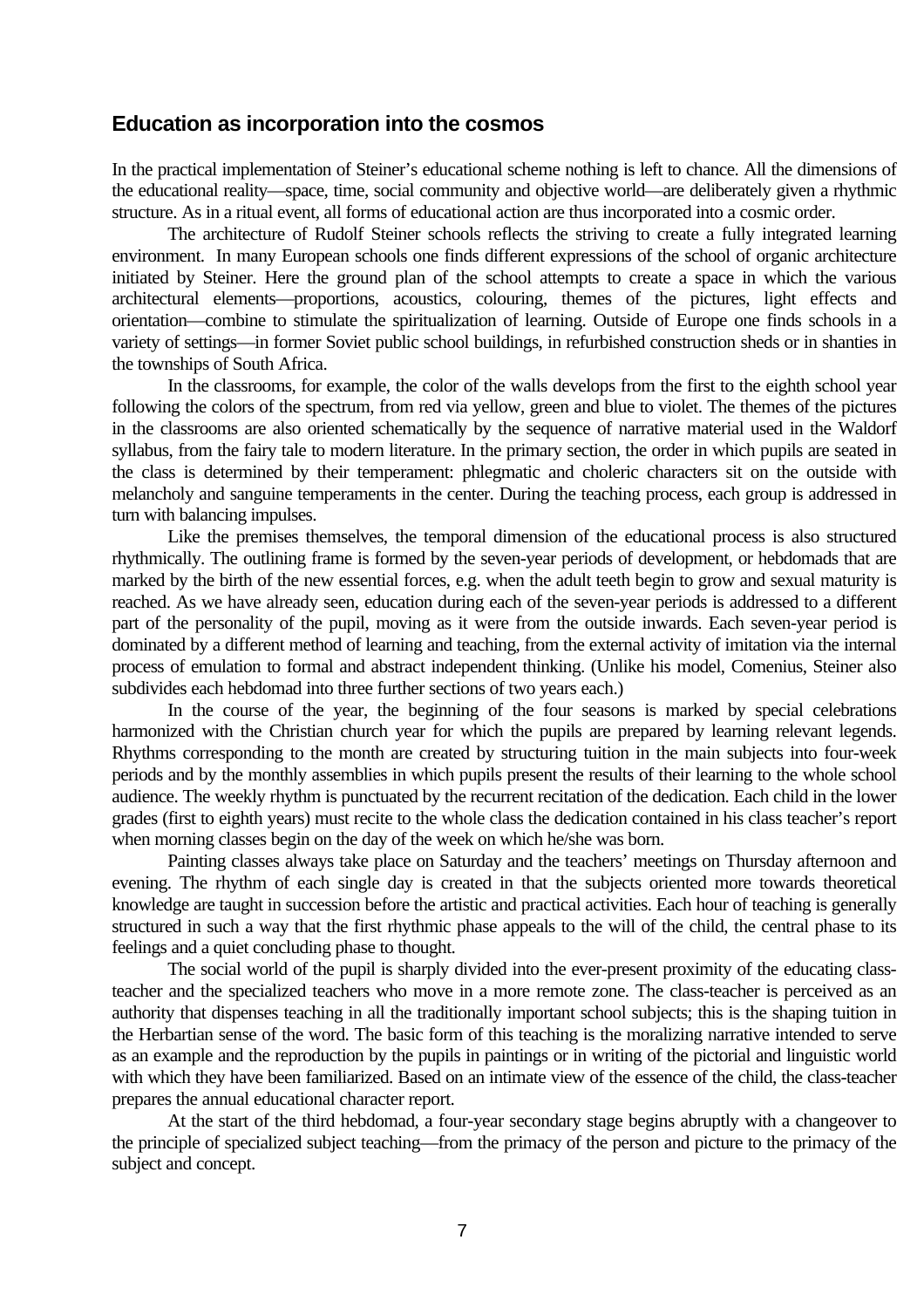In the world of specialized subject teaching, we once again encounter an ordered cosmos. This systematic order results from the concept of educational concentration and genetic classification of the themes or contents. Here, Steiner's pedagogics link up with the cultural phases of Herbart and of the Herbartians, while placing this scheme in its own anthropological context. In this pedagogical syllabus, the development phases of the child are genetically synchronized with epochs in the history of mankind.

At each age level, specific narrative material is intended to form the general focal point for all the other contents of the school year. This process begins in the first school year with fairy tales, fables and legends and moves on through tales from the Old Testament, local stories of gods and sagas, the mythology and history of the Greeks and Romans, the medieval period and the age of discovery to modern cultural history in the eighth school year. These organic structures will be found in all the subjects taught in Rudolf Steiner schools, including musical and handicrafts training.

The example of teaching the natural sciences clearly shows that a modern ecological education can be founded on this genetic principle. Teaching about nature begins for the six to nine year-old child, who is still living in a state of magical-animist union with nature, by appealing to its feelings; through pictorial forms of narrative, a basic mood of sympathy with the manifestations of nature is to be preserved for as long as possible. From the third school year onwards a physiognomic view of nature is imparted to the child who now thinks in naive-realistic concepts: on the basis of the anthroposophical notion of an all-embracing unity, the animal world is viewed as an extension of man or man as a compact manifestation of the animal kingdom, while the plant world is seen as the soul of the earth made visible and active in man. The sensation of cosmic unity and the observation of the morphological relationship between all living things is supplemented by caring action—from the planting and tending of the school garden through tuition in gardening to practical experience of biological and dynamic agriculture and forestry. Rather than a mere theoretical concept, co-responsibility for nature must become a matter for active participation so that the deep-rooted links between man and nature can be experienced personally by the pupil.

From the seventh school year onwards, starting out from the world of solid matter, a gradual introduction is made to the abstract causal-analytical dominant knowledge of modern physics. Natural scientific training in the Rudolf Steiner school is thus all-round environmental education. It attempts to keep the bond between man and nature alive in pupils for as long as possible and to restore that bond in their later thought process through educational knowledge of nature. With that aim in view, systematic points of contact certainly exist with contemporary natural philosophical contributions to the problem of ecological education.

To sum up, the external form of practical pedagogics in the Rudolf Steiner schools (and kindergartens) shows a manifest fellowship with the initiatives of the New Education which were adopted at the same time. All educational goals and measures of education and tuition are intended solely to promote the growth of the child and adolescent personality. The Steiner school stands out among the New Education schools primarily through its particularly high degree of spatial, temporal, social and conceptual systematization and the ritualization of educational and teaching practice. Unlike the situation which prevails in the largely demystified and plural world of the state schools, education and tuition regain the character of a ritual, i.e. at one and the same time an aesthetic, moral and—last but not least—religious dimension. This metaphysical impulse of Steiner's pedagogics stems directly from the anti-modernist world-view of anthroposophy.

# **An overwhelming success**

One of the most striking trends on the educational scene is the constant growth of international demand for Rudolf Steiner schools and kindergartens. In the past two decades, they have developed from the role of an outsider to become the leader of the international movement for a New Education. Since its inception in 1919, the Steiner school model has made its way from Germany via the United Kingdom, Canada, South Africa and Australia to the great cities of Latin America and Japan. Today, it is moving back to the reform-oriented states of Eastern Europe. This astonishing history of success is reflected in the statistics given in Table 1.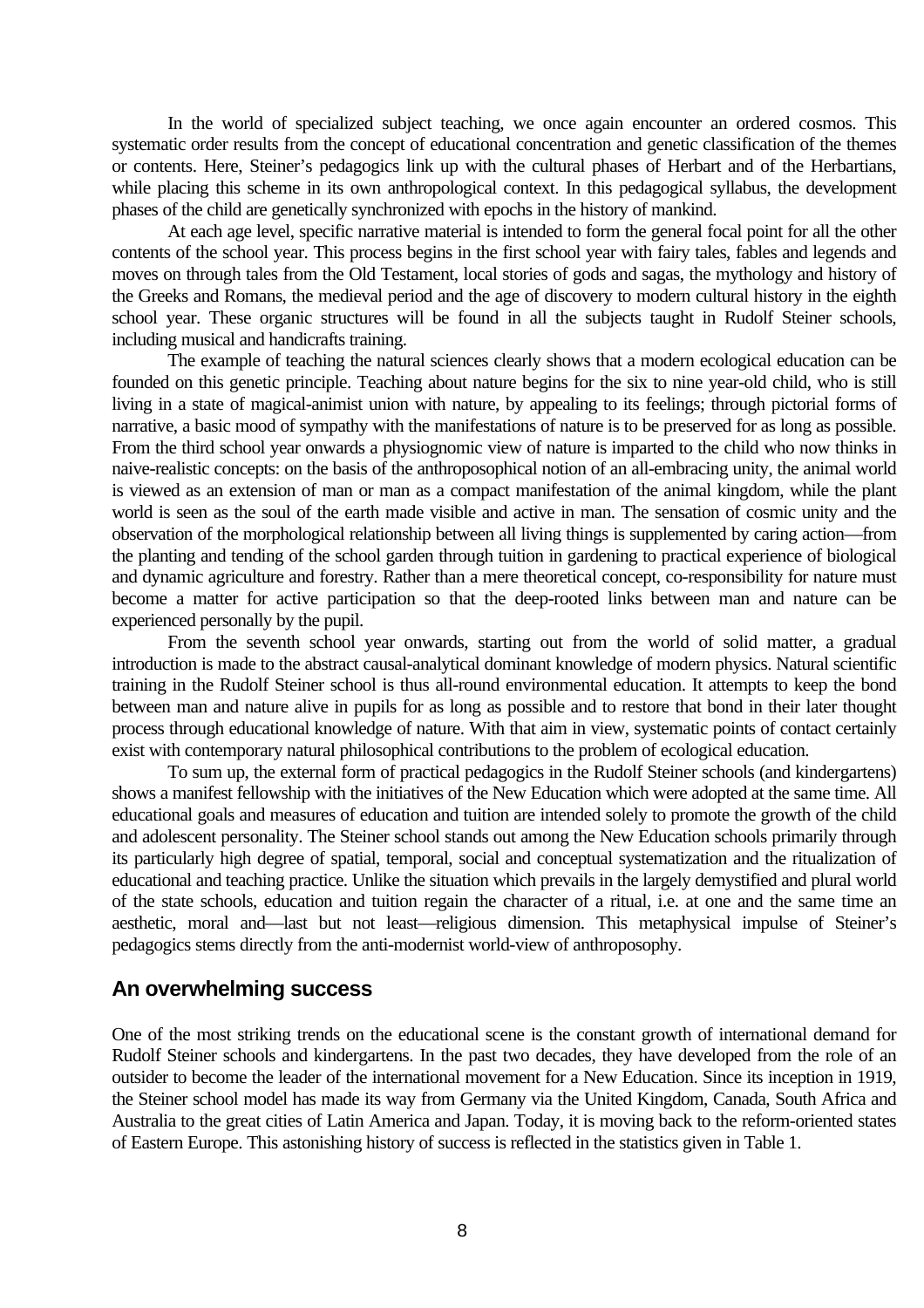|      | Germany | Europe | Overseas | Total |
|------|---------|--------|----------|-------|
| 1919 |         |        |          |       |
| 1925 |         |        |          |       |
| 1938 |         |        |          | 16    |
| 1955 |         |        |          | 4 I   |
| 1971 | 32      | 42     | ∠        | 95    |
| 1983 | 80      | 54ء    | 76       | 350   |
| 1992 | 144     | 289    | 149      | 582   |

TABLE 1. The number of Rudolf Steiner schools functioning between 1919 and 1992<sup>19</sup>

In parallel, the number of Steiner kindergartens and Waldorf teacher-training establishments has also risen. Against the background of this impressive wave of newly founded establishments, particular emphasis must also be placed on the fact that Rudolf Steiner schools are not planned by the school administration or organized by a single person. On the contrary, they grow out of an independent initiative by parents and educators who must sometimes make considerable sacrifices of time and money (monthly school bills paid by the parents and donations of the parents or voluntary reduction of salary by the teachers and educators).

The main reasons given by many parents and teachers for taking part in the foundation and development of Rudolf Steiner schools are the following: (a) a rejection of the constant selection of pupils through marks and scales of marking; (b) a criticism of the unilateral emphasis on cognitive, scholastic learning; (c) an aversion for the bureaucratic straightjacket; and (d) the lack of transparency coupled with pluralist anonymity in the major school complexes under state administration. The parents of children attending Rudolf Steiner schools are for the most part drawn from child-oriented, academically trained circles of the upper middle class. This group encounters a new form of community in the Rudolf Steiner establishments and hence that social prop which the traditional institutions of the church, local parish and relatives can no longer give them.

The Rudolf Steiner schools are not only successful in themselves. The educational results of the pupils who have attended them in Germany are also impressive. This is already reflected in the fact that in 1990 almost twice as many pupils of Rudolf Steiner schools (57.5%) attained the qualification necessary for university studies than pupils of the same year attending state schools;<sup>20</sup> and this despite the fact that their work had not been sanctioned for twelve years by marks. An earlier quantitative survey of former German pupils of the Rudolf Steiner schools (born in the year 1940/41) revealed significant differences between this group and a control group in the following areas: higher geographical and social mobility; more pronounced leisure activities in the areas of reading, interest in art, practice of a musical instrument and ability in craftwork; and an interest in further training.<sup>21</sup> A recent qualitative study of the educational biographies of former pupils of a Rudolf Steiner school with a double academic and professional curriculum (Hibernia School at Herm, Germany) also showed that these pupils were better equipped to face the challenge of life and, in particular, more capable of dealing with technical tasks. They showed greater self-confidence and a wider range of interests, were open to new ideas and were particularly willing to accept social responsibility.<sup>22</sup> The Rudolf Steiner school investigated in that case revealed all the central characteristics of a good school: (a) childoriented and methodically competent teachers; (b) a harmonious school style guaranteed by agreement on the basic pedagogical principles; (c) permanent reflection on the teachers own action at educational conferences and advanced training courses; and (d) an awareness of continuity through the creation of a school tradition.

This profile is typical of the schools based on the principles of New Education and holds good for many other Rudolf Steiner schools. However, the educational successes of these schools do not result solely from their particular educational slant and from the strong identification of the parents with the school that they have chosen for themselves, but also from the privileged social status of their clientele. Since they are private schools at which attendance is an act of free school choice by the parents, the Rudolf Steiner schools have, even if unintentionally, taken upon themselves the role of perpetuating certain social distinctions. They therefore automatically escape many problems that inevitably arise in the environment of a normal state school open to everyone.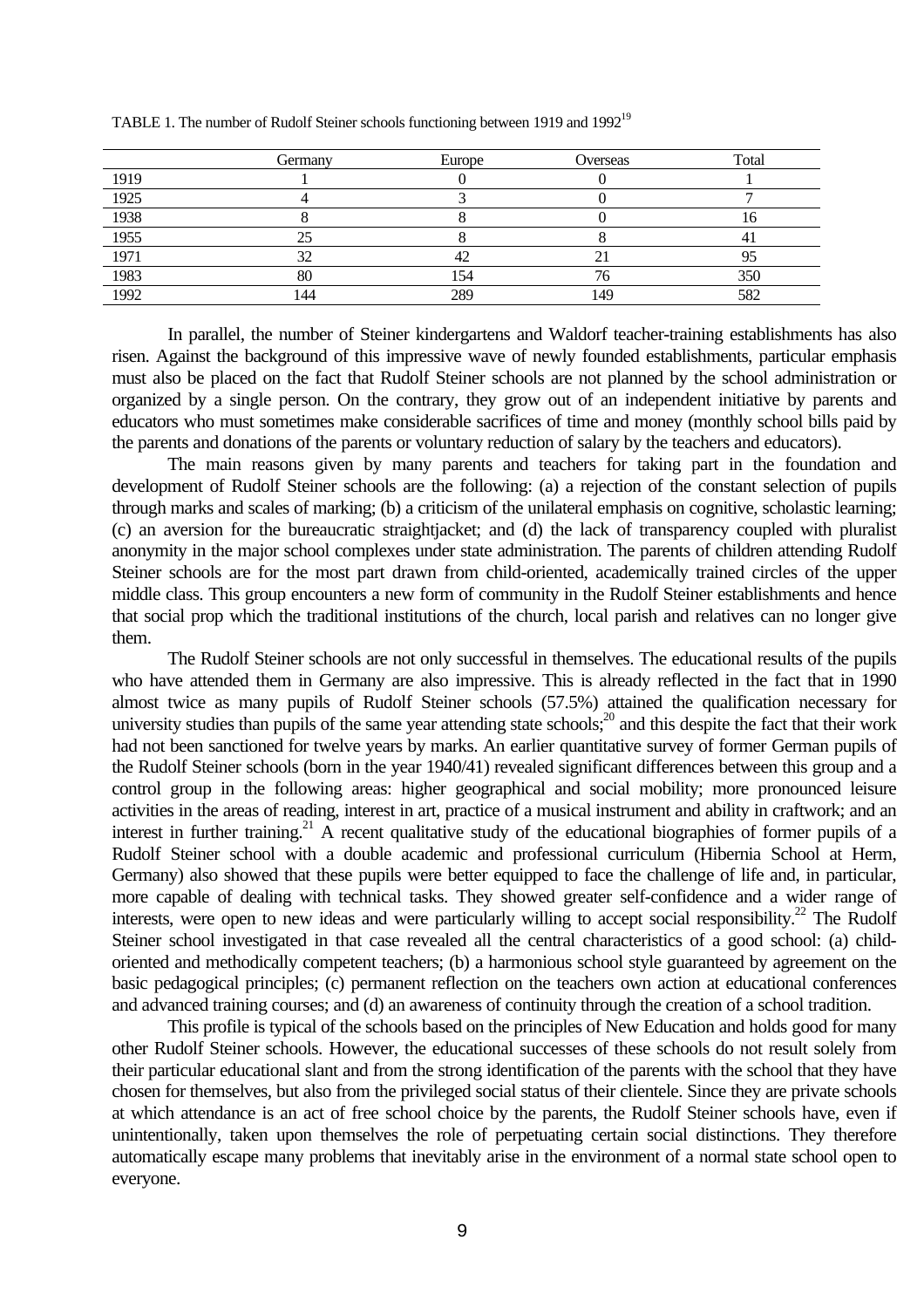# **A contradictory balance sheet**

Discussion of Rudolf Steiner's pedagogics in educational circles has remained marked until the present by the paradox of practical acceptance and theoretical ignorance. While educational scientists, with few exceptions, failed to take note of Steiner's educational work and that of his successors until the 1980s, leading program specialists and practitioners of the New Education in Germany noted on a visit to the first free Waldorf School in Stuttgart in the 1920s that this creation of Steiner was inspired by the same reforming spirit. The international union of the New Education, founded in 1921 as the World Education Fellowship, only admitted the Rudolf Steiner schools as members of the German language section in 1970, thus putting an end to fifty years of splendid isolation. In the meantime, they have become increasingly visible among the schools of the New Education in Germany as the true alternative to state-run or denominational schools.

In view of this development, intensive study and discussion of Steiner's pedagogics have been in progress in educational circles in Germany for the past ten years or so.<sup>23</sup> However, positions are highly controversial: they range from enthusiastic support to destructive criticism. One side emphasizes the meaningful practice of all-round education designed to meet the needs of the child and overlooks the extra-sensory anthropology of Steiner. The other side directs destructive criticism at this occult neo-mythology of education and warns against the risks of resulting indoctrination (in a world-view school); in the process, it loses an unprejudiced view of the varied practice of the Steiner schools. This position of ideological criticism is further confirmed by the assertion of the anthroposophic educationalists that all the norms and forms of their educational practice are systematically deduced from the cosmic anthropology of the master.

Can any solution be found to this fundamental paradox of Steiner's pedagogics—the creation of a beneficial practice on the foundation of a dubious theory? We assume that the systematic basis for the surprisingly stimulating and effective educational practice of the Steiner establishments must not be sought in the simple truths of anthroposophic doctrine, but rather in the versatility of the related educational views, metaphors and maxims. Steiner's pedagogics hold firmly to the principal perceptions of modern common sense educational theory since Comenius and Pestalozzi. The concept of genetic teaching and learning (in the developmental phases of education once the child's abilities have been formed and in the unfurling of cultural knowledge), the postulate of an all-round educational syllabus (appealing to the head, the heart and the hands, and the principle of joint learning and action (involving the concept of a heterogeneous class in each year throughout the school system and also in the organization of a varied school life) are examples of this.

This classical educational dogmatism is an area of consensus between the teachers, educators and parents involved in the practical aspects of education in Steiner establishments. Unlike the more manifest forms of dogmatism of other pedagogical experts of the New Education (Montessori, Neill, Geheeb, etc.), the educationalists in Steiner schools and kindergartens show an unmistakable resolve to adopt an orthodox, personalized and non-sectarian aim of self-improvement or development. It is therefore significant that a number of leading Steinerites in Germany have opened a dialogue (always an agreeable event) with educational scientists in the course of which their pedagogical anthropology and the norms and forms of their education are compared with the concepts and models of the human sciences and with their research standards.<sup>24</sup>

As a consequence of the broader worldwide expansion of Steiner education, even outside the European cultural area, and as a result of the dialogue which has recently been opened with educational scientists, new forms of more depersonalized further development and implementation of the elements of Steiner's educational thinking may be possible. In the last resort, the practice of this system of education with its broad spectrum of artistic and handicraft learning potentials, a caring attitude to children and the many opportunities for conscious participation in community tasks is far too important to be left to the unquestioning adepts of Rudolf Steiner.

#### **Notes**

1. *Heiner Ullrich (Germany).* Studied German and French Language and Literature and Education at the Universities of Frankfurt, Freiburg, Tubingen, and Heidelberg. Became a secondary school teacher before joining the Institute of Education at the University of Mainz as an educational scientist, academic director since 1991. Interested in the theory of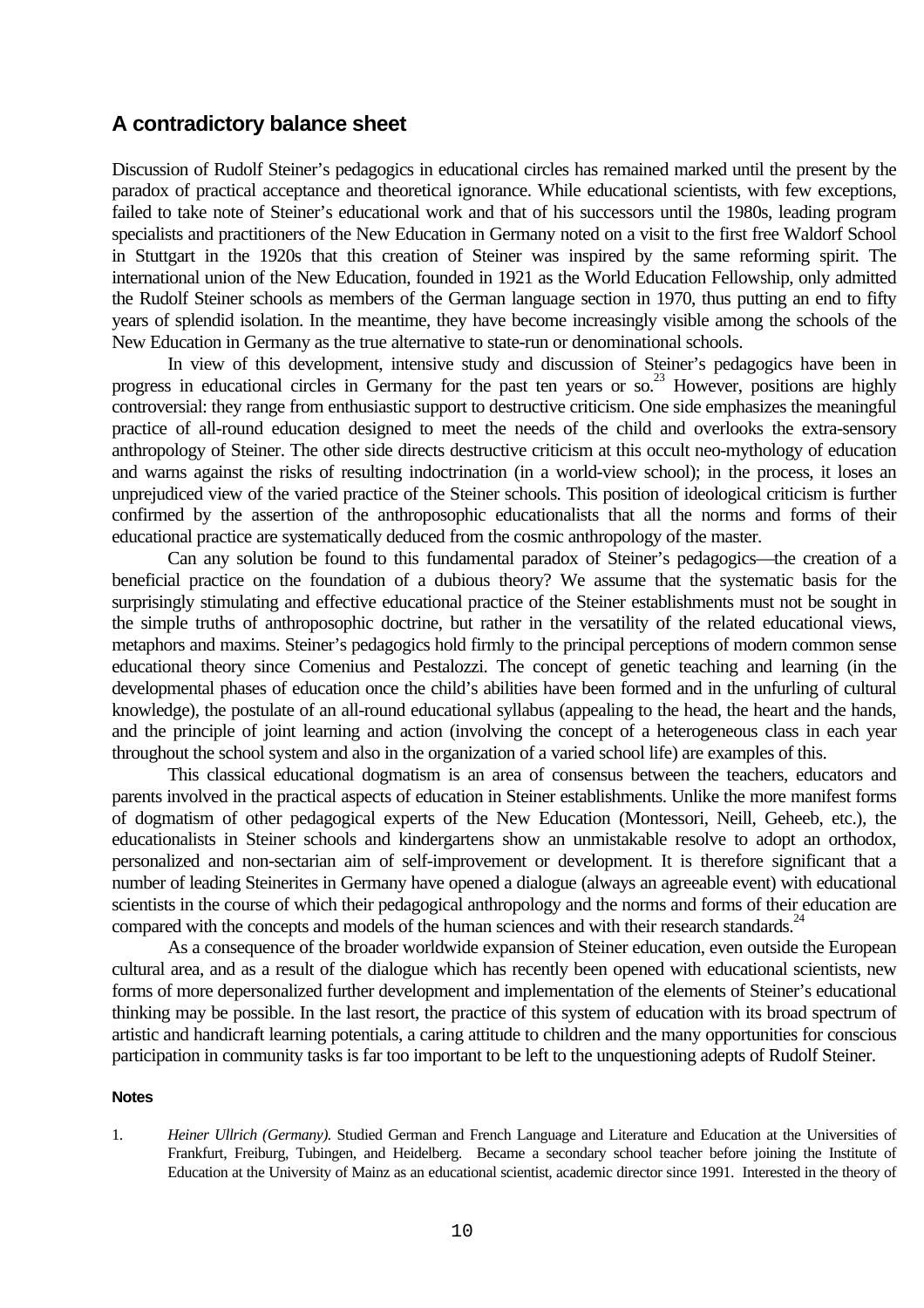instruction, the history of education, and the Waldorf schools. Recent publications include: *Kinder am ende Ihres Jahrunderts: Padagogische Perspektiven* [Children at the End of Their Century: Educational Perspectives] (edited with F. Hamburger, 1991); and *Die Reformpadagogik* [Educational Reform] (1990).

- 2. The Editors would like to express their gratitude to John McAlice of *Freunde der Erziehungskunst Rudolph Steiner* for his comments and suggestions on the originally published version of this article (June 2000).
- 3. Publication of the complete edition of the writings and lectures of Rudolf Steiner began at the Rudolf Steiner Verlag in Dornach (Switzerland) in 1955. At present, 350 volumes are available. A systematic survey will be found in Hella Wiesberger, *Rudolf Steiner: Das literarische und künstlerische Werk. Eine bibliographische Übersicht* [Rudolf Steiners Literary and Artistic Works. A Bibliographical Overview]. Dornach, 1961.
- 4. The following works are essential reading: Rudolf Steiner, *Mein Lebensgang. Eine nicht vollendete Autobiographie* [The Story of My Life: An Incomplete Autobiography], ed. by Marie Steiner, 1925. Dornach, 1983. (Bibl. No. 28); Christoph Lindenberg, *Rudolf Steiner. Eine Chronik. 1861-1925* [Rudolf Steiner: His Life Story, 1861-1925], Stuttgart, 1988; and Gerhard Wehr, *Rudolf Steiner. Leben-Erkenntnis-Kulturimpuls* [Rudolf Steiner: Life-Perception-Cultural Stimulus], Munich, 1987.
- 5. R. Steiner, *Briefe I: 1881-1891* [Letters, Vol. 1, 1881-91], p. 63, E. Froboese and W. Teichert, 2nd ed., Dornach, 1955.
- 6. Rudolf Steiner, *Grundlinien einer Erkenntnistheorie der Goetheschen Weltanschauung, mit besonderer Rücksicht auf Schiller* [Main Lines of the Epistemology of Goethes World-view with Special Regard to Schiller], 1886. 2nd enlarged ed., 1924. Dornach, 1960, p. 17. (Bibl. No. 2)
- 7. Rudolf Steiner, *Die Geheimwissenschaft im Umriss* [Occult Science: An Outline], 1910. Frankfurt am Main, 1985, p. 41. (Bibl. No. 13)
- 8. Ibid., p. 299
- 9. Ibid., p. 393
- 10. Ibid., p. 291 et seq.
- 11. Ibid., p. 189
- 12. Rudolf Steiner, *Die Erziehung des Kindes vom Gesichtspunkte der Geisteswissenschaft* [The Education of the Child from the Perspective of the Scholar], 1907. 9th ed., Berlin, 1919, p. 16.
- 13. See Heiner Ullrich, *Waldorfpädagogik und okkulte Weltanschauung* [Waldorf Education and the Occult World-view], p. 163, 3rd ed., Weinheim/Munich, 1991.
- 14. See Ernst Cassirer, *Philosophie der symbolischen Formen. Zweiter Teil: das mythische Denken* [The Philosophy of Symbolic Form. Vol. 2: Mythical Thought], 7th ed., Darmstadt, 1977.
- 15. Steiner, *Die Erziehung des Kindes* . . ., op. cit. p. 7.
- 16. Ibid., p. 8.
- 17. Also headquarterd in Stuttgart is the International Association of Waldorf Education in Eastern Europe, an organiyation offering training and mentoring support for the eastern European schools. Headquartered in Berlin is an organiyation named Freunde der Erziehungskunst (Friends of Waldorf Education) offering financial aid and advisory services to Waldorf schools, kindergartens, and other initiatives worldwide. The European school associations met three times a year in the European Council of Steiner Waldorf Schools with an office in Forest Row, England. In addition to these organizations, there are a number of international research groups working under the aegis of the Pedagogical Section of the Goetheanum in Switzerland.
- 18. See Rudolf Steiner, *Das Geheimnis der Temperamente* [The Secret of Dispositions], 1908/09. Basle, 1980, p. 20 et seq.
- 19. According to statistics published by the Union of Free Waldorf Schools, Stuttgart, Germany, 15 December 1992.
- 20. See Bundesministerium für Bildung und Wissenschaft, *Grund- und Strukturdaten 1991/92* [Basic Facts and Figures], p. 84, Bonn, 1991.
- 21. See Stefan Leber, *Die Waldorfschule im gesellschaftlichen Umfeld. Zahlen, Daten und Erläuterungen zu Bildungslebensläufen ehemaliger Waldorfschüler* [The Waldorf School in the Societal Context. Figures, Dates and Explanations concerning the Educational Career of Former Waldorf Pupils], Stuttgart, 1981.
- 22. See Luzius Gessler, *Bildungserfolg im Spiegel von Bildungsbiographien. Begegnungen mit Schülerinnen und Schülern der Hiberniaschule* [Educational Success Reflected in Educational Biographies: Encounters with Female and Male Pupils of the Hibernia School], Frankfurt am Main/Berne/New York/Paris, 1988.
- 23. See, for example, Otto Hansmann (ed.), *Pro und contra Waldorfpädagogik. Akademische Pädagogik in der Auseinandersetzung mit der Rudolf-Steiner-Pädagogik* [For and Against Waldorf Education. Academic Education compared with Rudolf Steiners Education], Würzburg, 1987.
- 24. Heiner Ullrich, Kleiner Grenzverkehr: Über eine neue Phase in den Beziehungen zwischen Erziehungswissenchaft und Waldorfpädagogik [Light Border Traffic: On a New Phase in the Relations between the Educational Sciences and Waldorf Education], *Pädagogische Rundschau* (Frankfurt/Main), No. 46, 1992, p. 461-80.